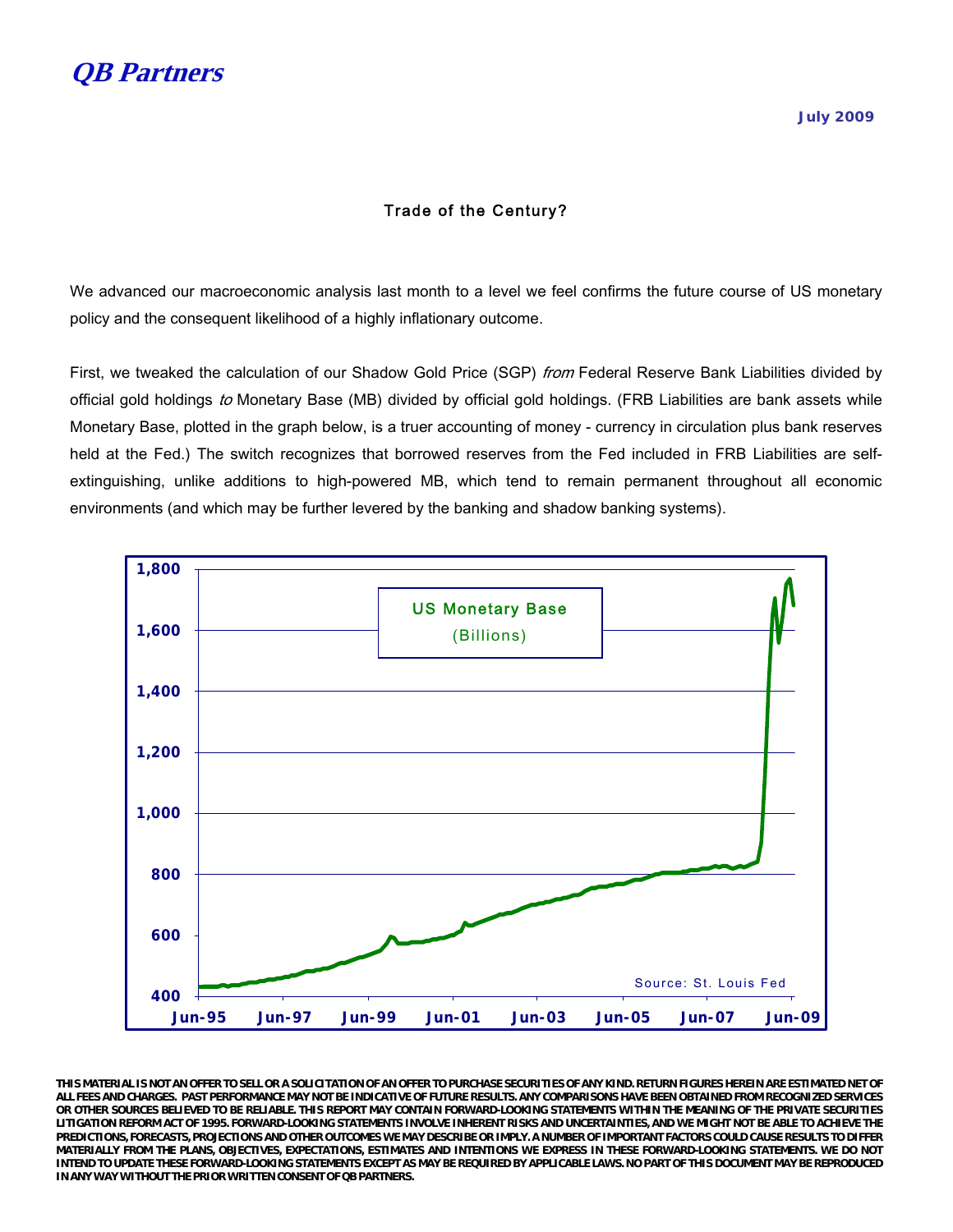The change in our calculation produced a change in value of our Shadow Gold Price, yet we believe this new calculation is more robust and intellectually honest. As you can see from the graph below, the time series for the SGP mirrors the time series of the Monetary Base in the previous graph because the other variable in the equation (official gold holdings) has remained constant.



As the SGP implies, an ounce of gold would fetch almost \$6,000 if we lived in a world characterized by disciplined money issuance. In effect, people and governments around the world would have been exchanging their Federal Reserve Notes for gold to the point that it would take 6000 bills to buy an ounce. The Shadow Gold Price solves for the price of an ounce of gold if the US dollar were still pegged to gold and its rise reflects the inflation of the Monetary Base. (Gold used to actually be the US Monetary Base prior to 1971, when the US and other governments abandoned the Bretton Woods Agreement that imposed monetary discipline on their money printing.)

Obviously this appears to be a crazy gold price within the context of the \$900-plus price at which gold has been trading recently on global exchanges (though we do remember its rapid move from \$35 to \$880 the last time around). We are under no illusions that the price of Comex gold will rise to track what we see as its intrinsic value (not because it shouldn't, but because we expect external market forces with great interests in protecting the sovereignty of fiat currencies to step in before that occurs, see "Potential Endgame – A Managed USD Devaluation" below).

Nevertheless, the SGP provides us with a baseline for inflation and absolute currency values. We also think the SGP is relevant because quantifying the magnitude of past purchasing power diminution provides us a framework for the relative scarcity of real capital assets versus financial assets and provides an intrinsic value target under which any market price for gold seems terribly cheap.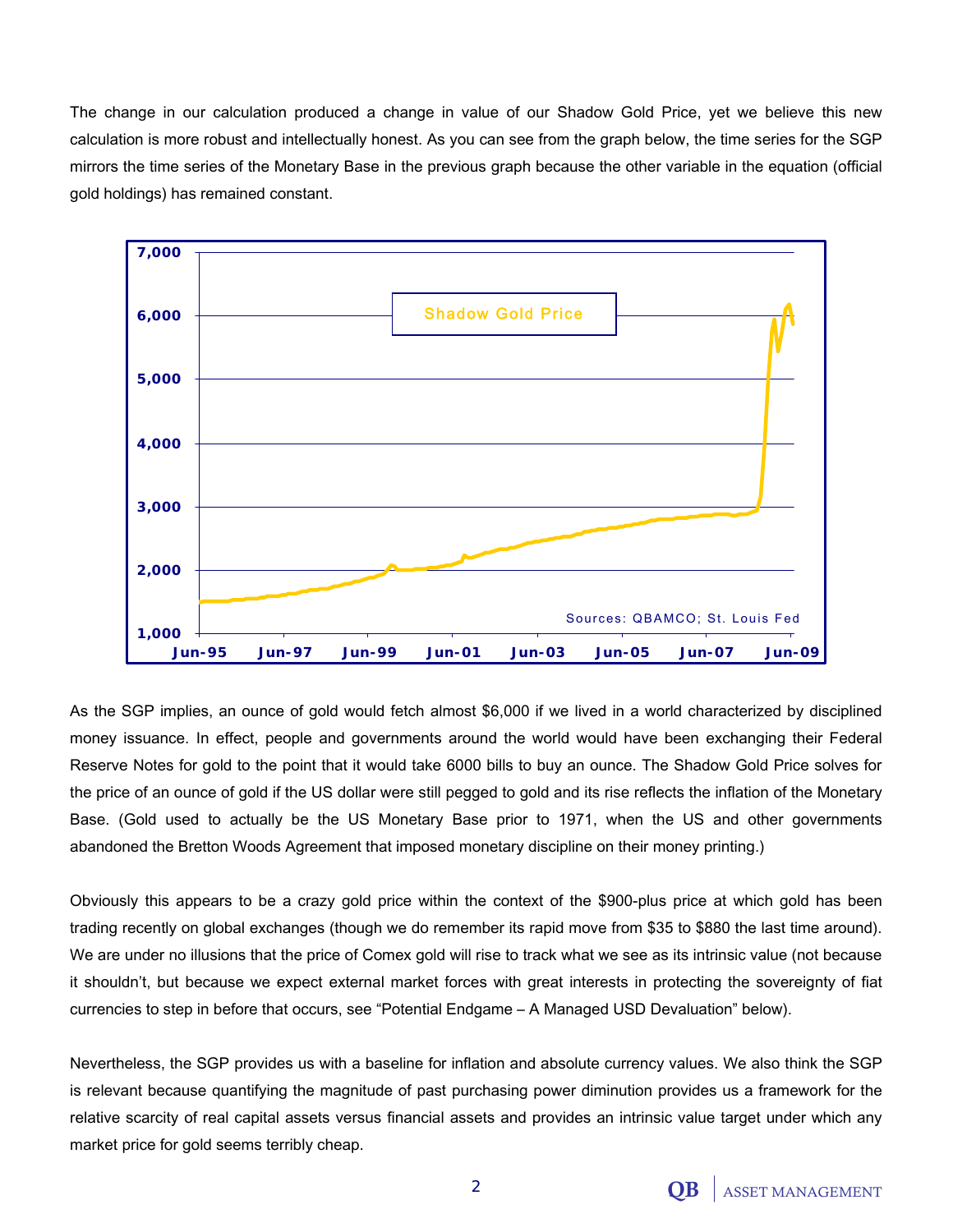### Manifestations

So far we have discussed past Monetary Base inflation and our attendant Shadow Gold Price, which indicates a wide disparity with gold's public current market value. Consequently, we expect substantial increases in the prices of goods, services and certain investment assets. So why hasn't it happened?

In short, we think the trade has not really begun yet because money and credit that will be highly kinetic in the future is currently latent. Velocity is the rate at which money changes hands, a dynamic all agree will increase substantially if/when the recent recipients of the newly created monetary base -- banks -- begin lending. Velocity greatly influences the prices of goods, services and assets. If velocity is high, then a relatively small money supply could fund a relatively large amount of purchases. Alternatively, if velocity is low, as it is now because banks aren't lending and/or consumers and businesses are hoarding dollars to save and to repay debts, then it takes a much larger money supply to fund the same number of purchases.

If the value of money decreases through the process of abundant distribution, then general price levels increase because a larger number of bills must be used to fund purchases. Given a constant money stock, the velocity of money must increase to fund all of these purchases. An increase in velocity generally drives prices and/or economic output higher, as expressed in the commonly accepted formula:  $M \times V = P \times Q$  where M is the money stock, V is the velocity, P is the price level, and Q is the quantity of output.

Today's monetary environment may be characterized as very high money issuance and very low velocity because banks hold the vast majority of the newly-created Monetary Base. So then: IF YOU ARE WILLING TO ACCEPT THE PREMISE THAT THE FED'S (AND WASHINGTON'S) TOP PRIORITY IS TO RAISE OUTPUT LEVELS (GROW THE US ECONOMY), THEN YOU MUST ACCEPT THAT THE FED'S (AND WASHINGTON'S) TOP PRIORITY IS TO INFLATE PRICES. THERE ARE NO STUCTURAL OR MECHANISTIC BARRIERS PROHIBITING THE FED FROM SUCCEEDING, AS IT CAN PRINT AND DISTRIBUTE AS MUCH MONEY, AND PROMOTE AS MUCH CREDIT, AS IT CHOOSES.

Even if velocity does not rise naturally -- for whatever reason including a continuation of systemic credit deflation, waning borrower demand or a further diminution of the value of assets held by banks that forces them to keep hoarding the newly created Monetary Base -- then the Fed will simply make more Monetary Base and/or credit and Washington will ensure it is distributed directly to businesses and consumers. If that is necessary, then the new highpowered money already sitting on bank balance sheets will surely be multiplied many times through the fractionally reserved lending system to produce even more credit. If stimulation is achieved, systemic lending will increase.

As it stands today, the exorbitant increase in the US Monetary Base that has already occurred equals substantial dilution in the purchasing power of all existing fiat money, and ensures there is much more monetary inflation, as well as rising goods and service prices, to come. And so we argue that an extraordinary increase in the Monetary Base has already been manufactured by the Fed and sits latent on bank balance sheets waiting for an increase in velocity.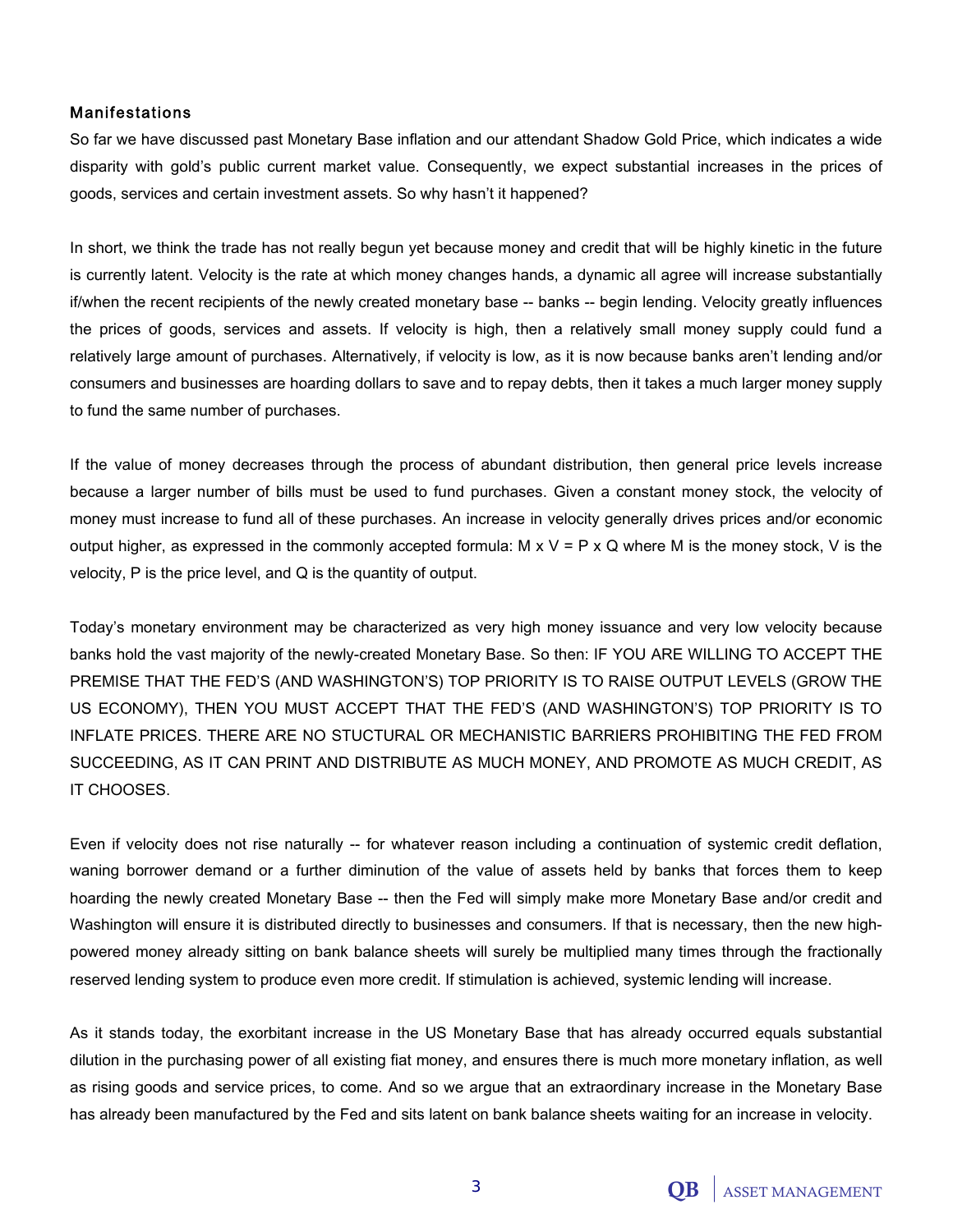# "Required Inflation"

How are we so sure there will be strong future demand for US dollars? Because there is a structural, built-in need for lots of new dollars to satisfy the system's need to repay dollar-based debt (not to mention the system's requirement for dollars used for tax payments that fund the government). The graph below shows the growth in Total US Public Debt, expressed in billions of dollars. This represents US dollar-based public claims outstanding.



As we are all aware, US public debt skyrocketed during the last credit cycle like never before. To put this in context, public claims for US dollars now amount to about \$11.6 trillion while the Monetary Base amounts to about \$1.7 trillion. The graph below shows a time series of the difference separating Total US Public Sector Debt and Monetary Base. It is effectively the minimum required dollar inflation we should expect; that is, the built-in requirement for new money needed to repay existing public claims. There is about \$10 trillion in unfunded US public claims currently.

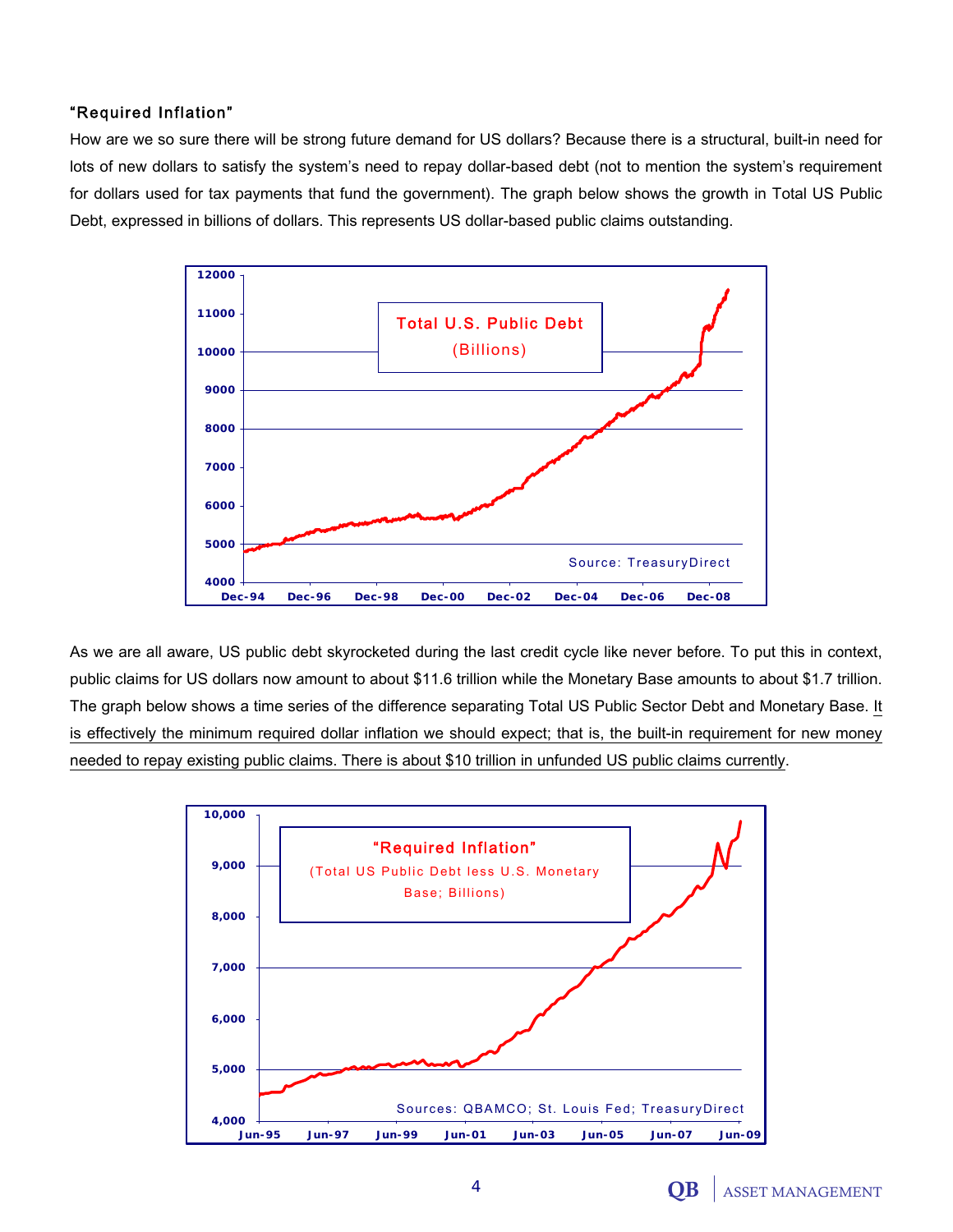How will all these claims be satisfied? Through organic output growth? Through tax increases? Such theoretical remedies seem highly unlikely in a \$15 trillion economy that is already highly leveraged. The \$10 trillion in claims (and counting) must be satisfied either through the rolling over and extension of even more credit (refinancing) or through the printing of more money with which to pay it off (direct currency devaluation). Both would diminish the purchasing power of outstanding dollars. Deficit spending has precedence and there is no other way to satisfy outstanding claims (unless velocity increases dramatically, which we argue would be a trigger for hyperinflation anyway). The alternative to inflation would be debt default. Will politicians and the Fed overseeing the banking system allow that to happen?

### No More Inflation Exportation

US monetary inflation is becoming much more obvious and more difficult to hide from public inspection. The Fed, with the support of the ongoing US current account deficit, has clearly been "exporting" a great deal of US Monetary Base inflation (the BOJ being the early recipient of most of it and the PBoC receiving most of it later on). Now, as the great credit build-up has stalled and US total debt remains so massive, the Fed must not only inflate the Monetary Base, but it must to do so in a manner whereby the new inflation will be directed towards the US banking system rather than overseas. Otherwise, US dollar debts will continue to deflate and the US banking system would fail.

Is it possible to continue exporting USD monetary inflation? In theory yes BUT only if non-USD-based financial institutions are willing to fund existing and ensuing USD debts. We think it is unlikely they will. European banks are in worse shape by all accounts than US banks and there are quickly decreasing incentives for Asian exporters to continue vendor-financing US platform companies and consumers. So, exporting future inflation in any meaningful way seems highly unlikely. This fundamental roadblock is new for US policymakers and implies that further unfettered US inflationary monetary policy should be felt and seen in the US more quickly, and without the benefit of obfuscation through exportation. At some point US monetary inflation will become obvious to Americans in real time.

### Debunking the Japanese Analogue

There has been a wayward analogy commonly put forth by many economists, strategists and media: the notion that Japan's ongoing bout with "deflation" and subsequent Quantitative Easing (QE) did not lead to rising Japanese prices - ergo QE should not lead to rising prices in the US. We disagree. Consider that Japan never experienced deflation; it has been experiencing massive monetary *inflation*. The consequence of Yen monetary inflation has been to keep domestic prices of goods and services from dropping far further than they did. The outcome of US dollar monetary inflation; however, must be to raise nominal prices.

Even though the BOJ was extraordinarily easy, the Yen it created flowed offshore to finance carry trades worldwide. There wasn't enough money in the Japanese system to sustain domestic prices, as balance sheets there contracted. When these Yen found their way back to Japan, most went into Japanese Government Bonds and some into deteriorating bank balance sheets. Once in the JGB market, they were spent on government projects and cycled back into JGBs – still out of the hands of businesses and consumers that might have otherwise driven prices higher. Those that didn't go into JGBs found their way into de-leveraging bank balance sheets and were gone forever. Further, asset prices in Japan had previously experienced a long period of "overinvestment" and so there were no truly productive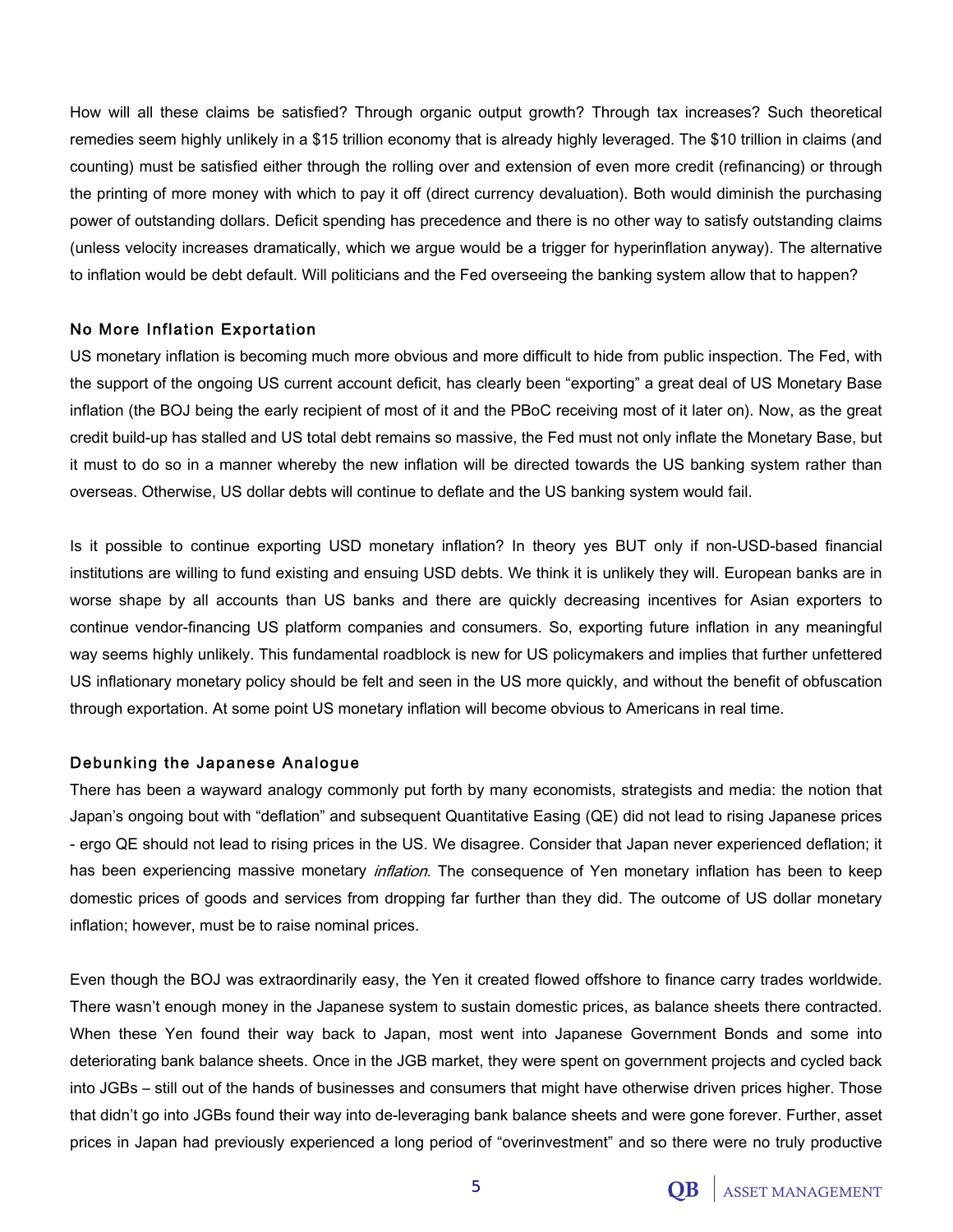outlets for newly minted Yen created through QE. Japanese investment portfolios were, and remain, filled with overmarked assets. There was no incentive to invest. (This is a classic outcome, put forth by the Austrians, whereby malinvestment ultimately requires a period of reconciliation in terms of investment, production and consumption.)

If Japan (or any other domicile) truly suffered from deflation, we would have expected to see a massively inverted yield curve, as its monetary system would have suffered contemporaneous/spot "money destruction". Demand for cash would have skyrocketed while, at the same time, demand for longer-term bond duration would have soared. The former never happened and, furthermore, it is not happening in any major currency domicile today. Money was, and continues to be, easy in Japan and everywhere else. Easy money is keeping the global nominal price structure buoyant. Otherwise, nominal prices for goods, services, wages and assets would be declining. They are not or, if they are, they are declining at a rate far less than real economic fundamentals would demand. (And hard assets are appreciating in real terms against them, which make their nominal input costs and asset returns that much greater.)

As US dollars are the world's reserve currency and because the US consumer was the marginal global price setter for goods and services, declining prices in the US would effectively trigger a decline in global output (and probably a severe one). This was not the case in Japan, where the Yen was a derivative of the USD and the Japanese people were far better savers. We shouldn't mistake current hardship among US businesses, debtors and consumers that lack enough credit to service their debts as proof of current deflation that will lead to declining goods and service prices. The money and credit is there, or soon will be there – it just hasn't been distributed evenly to the system. Banks have plenty of it. Unlike in Japan, however, Americans are deeply indebted and they need the money in their hands to service their debts and consume. Unemployment is rising in the US too and there isn't a global market where the US can export its goods, as Japan had. So, we don't think the analogue holds.

#### Expectations

The center of the US economy now appears to be the Fed, Congress and the Administration. Politicians working under the familiar framework that *motion is progress* and economists and strategists with livelihoods determined by rising asset markets seem only too happy these days to provide unambiguously upbeat economic visibility to try to offset a naturally-occurring economic contraction. Rumors and proclamations of fabricated liquidity and price controls appear to be fomenting optimism in the markets. Low and declining interest rates and rising equity prices imply expectations of growth without "inflation". Meanwhile, private sector economic actors such as actual commercial enterprises and actual consumers with jobs, debts and bills to pay don't seem to share the same outlook. Investors are caught in the middle, with those prone to optimism having to either hang their hats on regulatory externalities and faulty econometric extrapolation and those prone to fundamentals having to rely on ultimate outcomes retaining some influence over near-term asset pricing.

The best market play we have seen in a long time (maybe ever?) is to bet against policymakers trying to cobble together short-term fixes and relative-return investors desperately seeking a stable economic cycle that they might latch onto. Most investors won't own inflation plays until it is too late (and even then they will focus on TIPs or gold ETFs, which we think will be greatly disappointing).